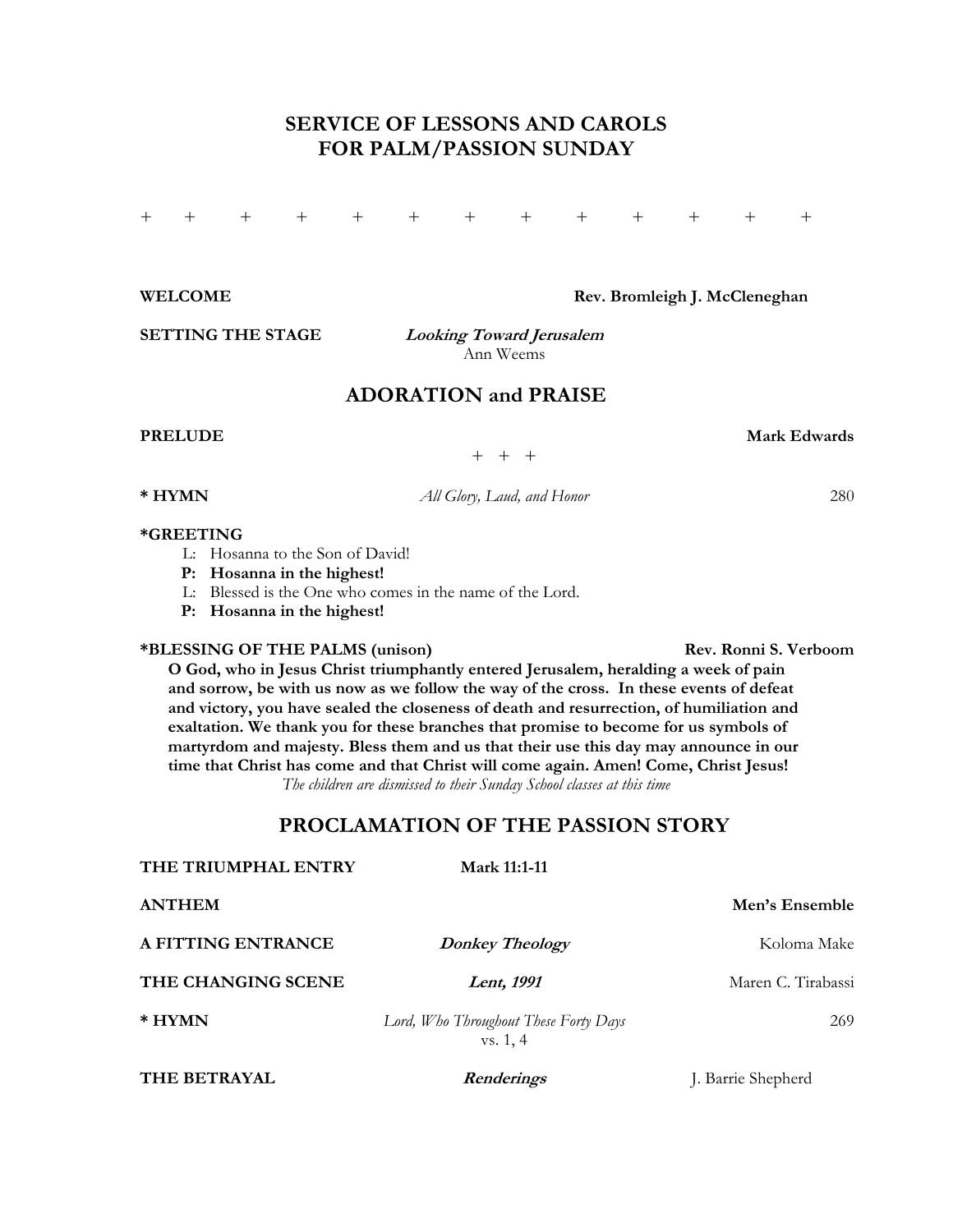## **LITANY of CONFESSION** Richard N. Eick

- L: Judas, slave of jealousy, where are you?
- **P: I am here.**
- L: Peter, slave of fear, where are you?
- **P: I am here.**
- L: Thomas, slave of doubt, where are you?
- **P: I am here.**
- L: Men and women of Jerusalem, enslaved to mob rule, where are you?
- **P: I am here.**
- L: Pilate, slave of expediency, where are you?
- **P: I am here.**
- L: The story of Christ's passion and death mirrors for us much of our own weakness and sin. We all come *here* as men and women who have missed the mark and who are alienated from God and our neighbors near and far.

#### **\* WORDS OF ASSURANCE**

L: Hear the Good News: Even Judas was included in that last supper with Jesus. **P: Even when we are languishing in the depths, Christ offers his grace.** 

### **\* PASSING OF THE PEACE**

L: The Peace of Christ be with you.  **P: AND ALSO WITH YOU!** 

## **OFFERING**

| <b>OFFERTORY</b> | Laudate Dominum from K339<br>$(W.A.$ Mozart) | <b>Chancel Choir</b> |
|------------------|----------------------------------------------|----------------------|
| THE LAST SUPPER  | The Foot Washing                             | G.E. Lyon            |

*Holy Communion* Ann Weems

#### **HOLY COMMUNION**

#### **Invitation**

All are welcome to receive Holy Communion. You do not need to be a member of this church or our denomination to receive Holy Communion. Christ is the host at this table and invites all to come. Please come forward as the ushers direct. If you need communion brought to you, please inform an usher – we will be happy to bring it to you. Gluten-free wafers are served at the communion rail.

# **Prayer of Consecration**

 **Receiving the Bread and Cup**

#### **PRAYER OF THANKSGIVING**

**Eternal God, we give you thanks for this holy mystery in which you have given yourself to us. Grant that we may be moved by the great cost of your sacrificial love and the life which flows from it, that we might love others even at cost to ourselves. Grant that we may go into the world in the strength of your Spirit, to give ourselves for others, in the name of Jesus Christ our Lord. Amen.** 

| IN THE GARDEN    | Gethsemane                   | Ella Wheeler Wilcox |
|------------------|------------------------------|---------------------|
|                  | Murder in the Cathedral      | T.S. Eliot          |
| <b>HYMN</b>      | Go to Dark Gethsemane, vs. 1 | 290                 |
| <b>THE TRIAL</b> | <i>Fair is Fair</i>          | Ann Weems           |